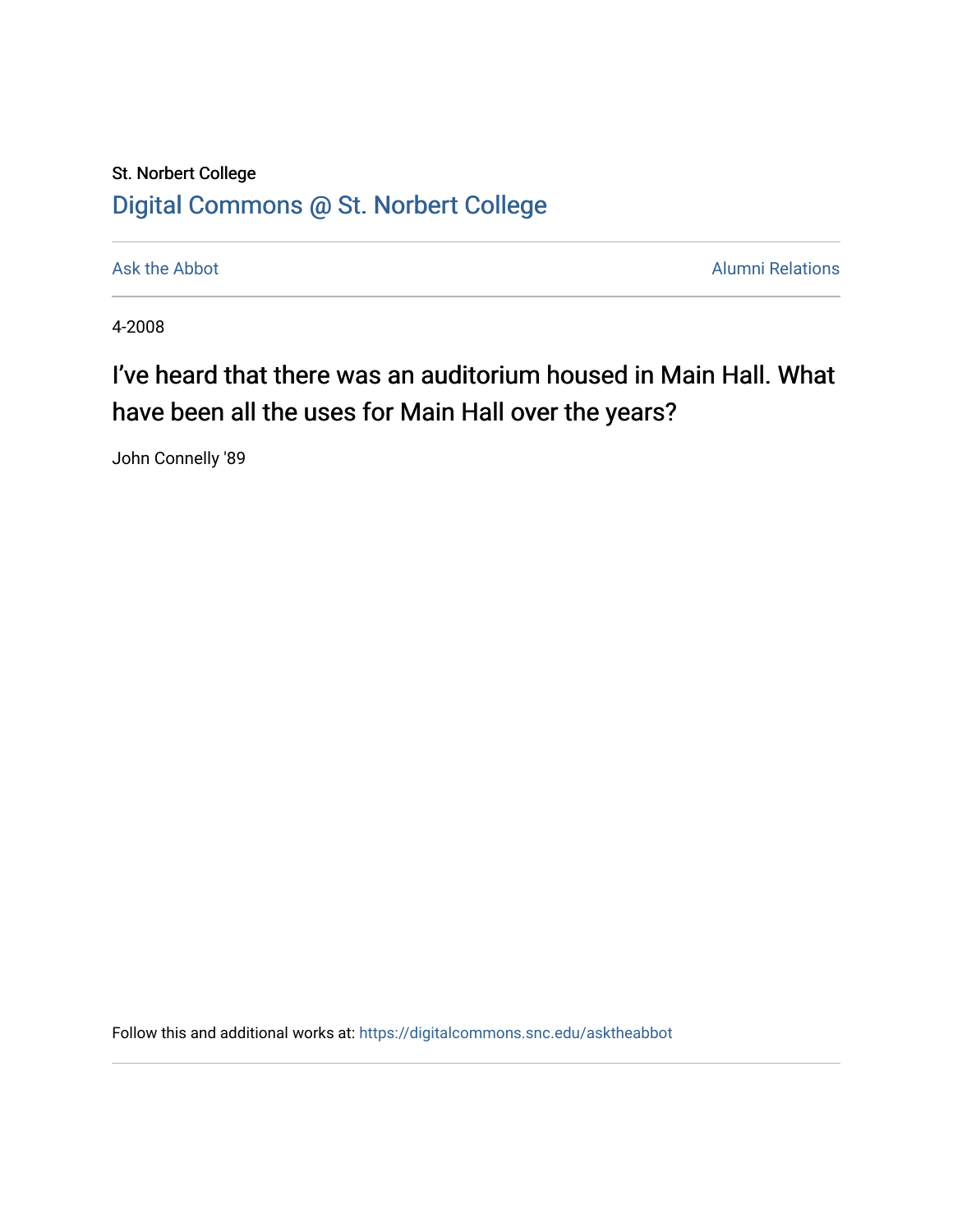

[Academics](https://www.snc.edu/academics) [Admission](https://www.snc.edu/admission) [Campus Life](https://www.snc.edu/campuslife) [Living Norbertine](https://www.snc.edu/livingnorbertine) [Athletics](https://www.snc.edu/athletics) [About](https://www.snc.edu/about)

Q

Giving

to SNC

 $\geq$  [Alumni](https://www.snc.edu/alumni/)  $\geq$  [Ask the Abbot](https://www.snc.edu/alumni/abbot/)  $\geq$  April 2008 合

### [Alumni](https://www.snc.edu/alumni/index.html)

[Events & Reunions](https://www.snc.edu/alumni/event/index.html) [Behind the Arch](https://www.snc.edu/alumni/event/behindthearch/) [Benefits and Services](https://www.snc.edu/alumni/benefits.html) [Get Involved](https://www.snc.edu/alumni/getinvolved.html) [Give to SNC](http://giving.snc.edu/) [Alumni Awards](https://www.snc.edu/alumni/awards/index.html) [Knight Lights](https://www.snc.edu/alumni/knightlights/index.html) [Alumni-Owned](https://www.snc.edu/alumni/directory/index.html) [Businesses Network](https://www.snc.edu/alumni/directory/index.html) [Alumni Board](https://www.snc.edu/alumni/alumniboard.html) [Student Alumni](https://www.snc.edu/alumni/saa.html) [Ambassadors](https://www.snc.edu/alumni/saa.html) [Staff](https://www.snc.edu/alumni/contactus.html)

# April 2008 Question:

Dear Abbot Pennings,

I've heard that there was an auditorium housed in Main Hall. What have been all the uses for Main Hall over the years?

John Connelly '89

#### Answer:

I sincerely appreciate your question as it gives me reason to reflect on the rich history exemplified by Main Hall.

I can clearly remember the day we laid the cornerstone – March 19, 1902. Unlike the vast campus that exists today, Main Hall (or as we sometimes referred to it back in the day, "Old Main") was truly St. Norbert College in its entirety.

During that time it housed our classrooms, the library, the dormitory, and our dining and recreational rooms. It did indeed house an auditorium – on the third floor to be exact. It was so wonderful to be able to offer our students such a purposeful facility.

Main Hall has seen much transition in its functions over the years. At one time it housed administrative offices, the bookstore, ROTC headquarters, the personnel office, the registrar's office, the college mailroom and some classrooms, all under one roof!

Today it primarily houses administrative offices, including the president's office, and the office of the academic dean and the



### Ask the Abbot

As the founder of St. Norbert College, and having a prime seat in the center of campus throughout the years, I, Abbot Bernard Pennings, hold the answers to many of your burning questions about the college. [Submit Your Question](https://www.snc.edu/alumni/abbot/index.html)